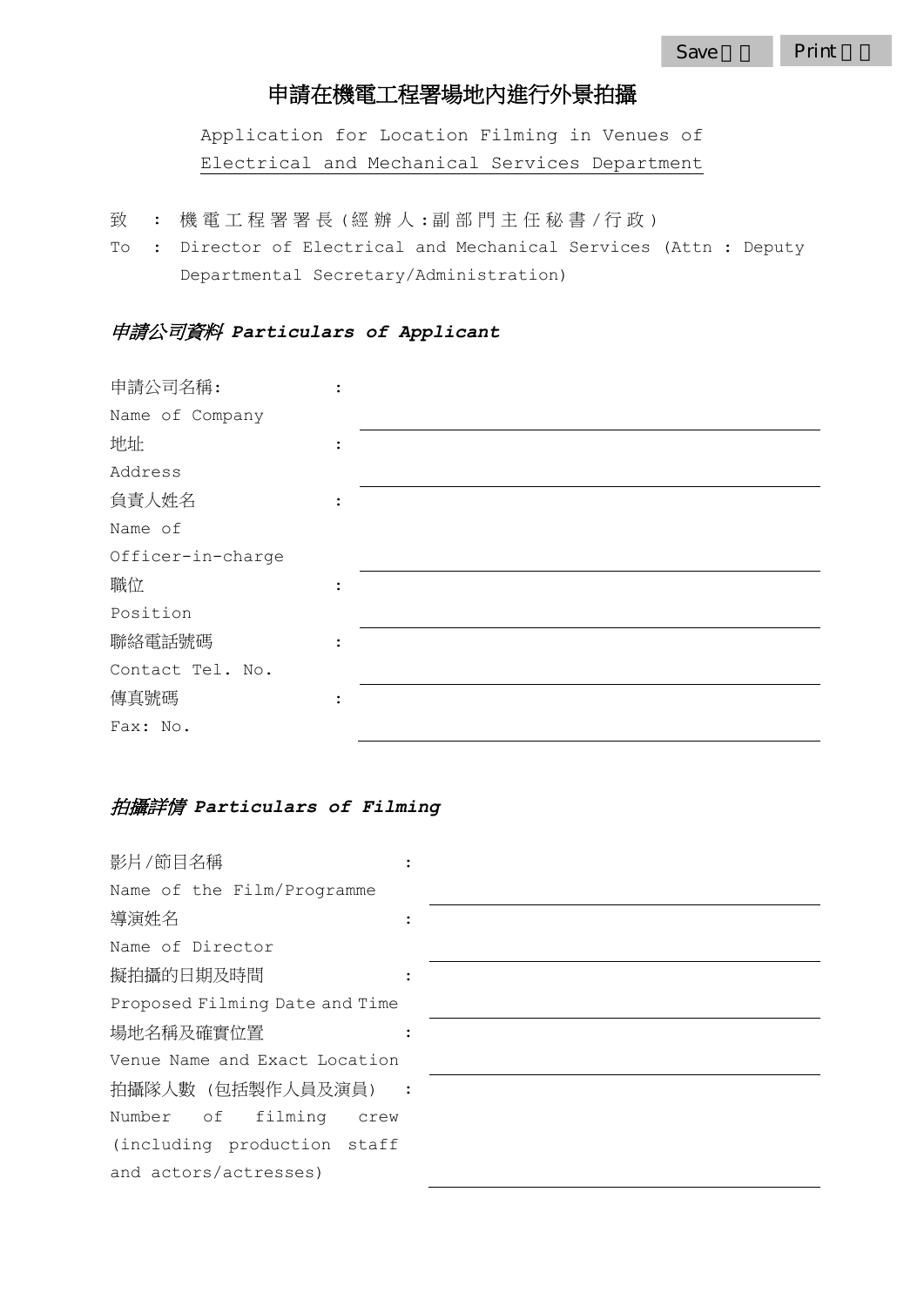需要使用政府電力或任何其他公共事業服務 (請提供全部詳情,例如需要電力的設備種類及數目) Use of government power supply or any other utilities required (please provide full details, e.g. type and number of equipment requiring power supply)

拍攝用途 Purpose of Filming 電影/電視/網上節目/廣告/推廣/檔案紀錄/公共事務/記錄片/教育/其他(請註 明:\_\_\_\_\_\_\_\_\_\_\_\_\_\_\_\_\_\_\_\_\_\_\_)\* Film/ TV/ Internet Programme/ Advertising/ Promotional/ Archival/ Public Affairs/ Documentary/ Educational/ Others (please  $specify:$   $*$ 

取景片段及活動的簡要說明 Brief Description of Scene and Activities

#### 播放程序 *Broadcasting Schedule*

| 日期              | $\bullet$ |  |
|-----------------|-----------|--|
| Date            |           |  |
| 時間              | $\bullet$ |  |
| Time            |           |  |
| 頻道/網址           |           |  |
| Channel/Website |           |  |

|              | 簽署        |           |
|--------------|-----------|-----------|
|              | Signature |           |
|              | 姓名        | $\bullet$ |
|              | Name      |           |
| 機構蓋章         | 日期        | $\bullet$ |
| Company Chop | Date      |           |

\* 請刪去不適用者 Delete where inappropriate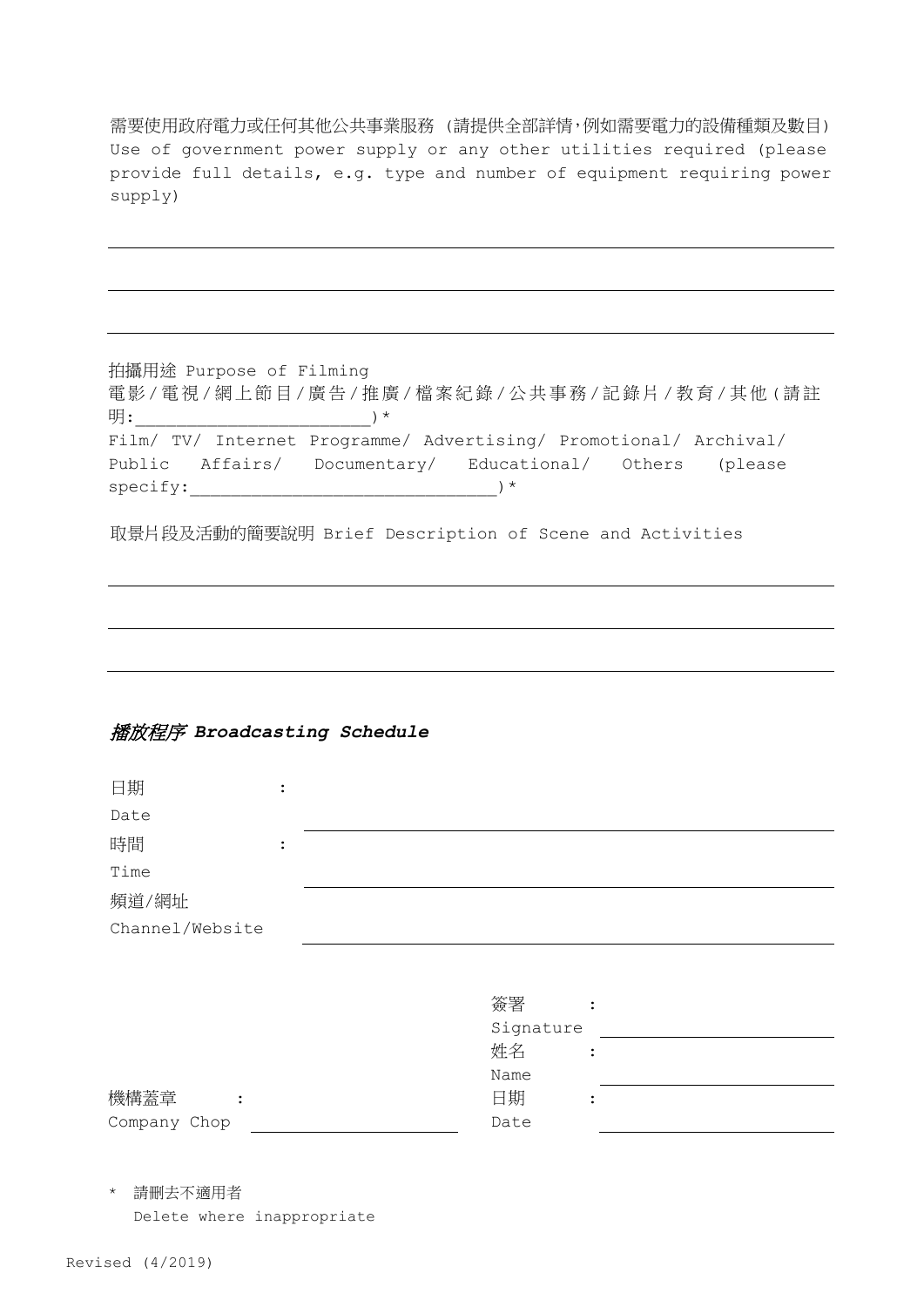## 申 請 在 機 電 工 程 署 場地內 進 行 外 景 拍 攝 指 引

- 1 . 填妥的申請表須在建議拍攝日期前最少 1 4 個工作天遞交香 港 九龍啟成街 3 號機電工程署 7 樓 副部門主任秘書 /行 政 (傳 真號碼:2890 7493)。本署可拒絕遲遞交的申請,或其拍 攝 日 期 亦 可 能 會 因 未 及 早 提 出 申 請 而 延 遲 。 若 有 疑 問 , 請 致 電 與 助 理 主 任 秘 書 /行 政 1 聯 絡 (電 話 : 2808 3688)。
- 2 . 申 請 表 須 連 同 影 片 大 綱 一 併 遞 交 。 請 說 明 擬 拍 攝 外 景 的 場 景 , 並提供有關劇本 。
- 3 . 在機電工程署場地拍攝電影作商業用途 , 必 須 繳 交 費 用 。 現 時 首 4 小 時 的 費 用 為 \$7,000, 其 後 每 4 小 時 的 費 用 為 \$1,770。 此費用不包 括 提 供 任 何 設 備 及 人 員 作 外 景 拍 攝 。 此 外, 申請 人 亦 須 繳 付 一 筆 相 等 於 上 述 費 用 的 可 退 還 按 金 。 上述費用和按金須於拍攝日期前繳付 。
- 4 . 倘需要額外政府資源協助拍攝,本署將收取實際成本再加行 政費用 。
- 5. 不得引致本署場地内的設施受到損壞。
- 6 . 不得容許旁觀者引起滋擾 、 騷亂或不便 。
- 7 . 無論是否臨時性質,不得對本署場地內的物業及設施作任何 改 建 、 設 置 任何固定裝置及翻漆 。
- 8 . 嚴禁生火和使用煙花 、 爆炸品及任何煙火物料 。
- 9 . 申請人須在拍攝期間於場地內放置足夠滅火器 。
- 10. 除非事前得到本署允許 , 否則不得顯示本署場地的名稱 。
- 11. 影片本身不得令香港特別行政區政府感到尷尬,亦不得抵觸 香港法律 , 或帶有不道德 、 誹謗或政治成份 。